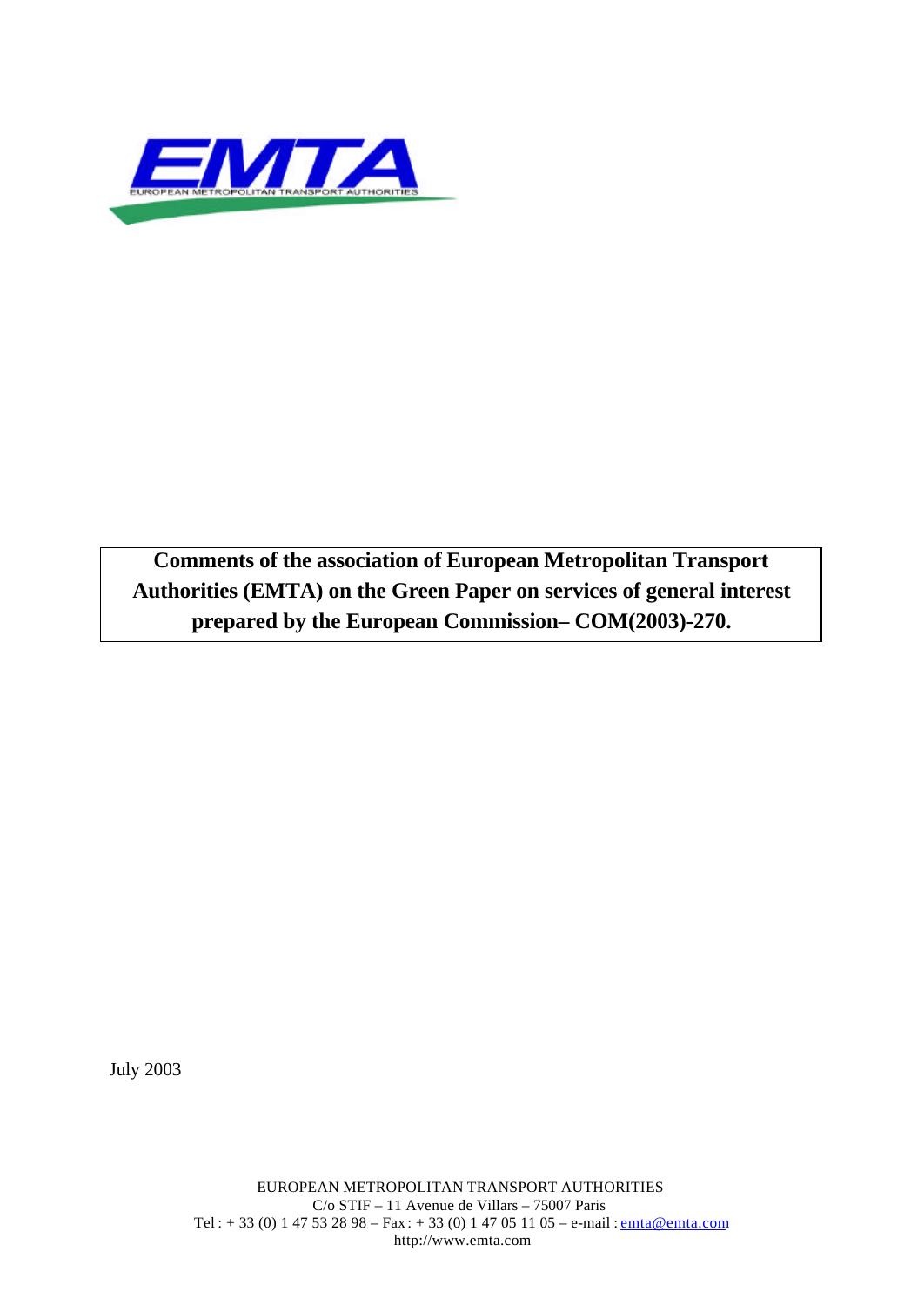#### **Introduction**

The association of European Metropolitan Transport Authorities (EMTA) brings together 28 public authorities in charge of the public transport networks of the European largest cities. These authorities plan, co-ordinate, fund and improve constantly the quality of public transport systems serving more than 70 million European citizens.

The Members of EMTA have welcomed the release by the European Commission of a Green Paper on services of general interest on  $21<sup>st</sup>$  May 2003, and the debate that the Commission has thus opened. The Green Paper of the Commission is all the more welcome as public service obligations in the field of public transport are a hot issue at the moment, as is illustrated by the draft new Regulation on public service requirements in passenger transport which has been discussed for more than three years in Brussels, or the current legal cases on financial compensations of public service requirements in the field of passenger transport at the European Court of Justice (Magdeburg). It would have certainly been more logical if the debate on the notion of services of general interest had come first, and the legal implementation after, but as the saying goes, it is better late than never.

The notion of services of general interest itself has changed over the past decades, and it is necessary to define it on an objective basis. Sectors which used to be regarded as key components of services of general interest as air transport have been deeply transformed over the past decades and in most European countries, they are now treated as commercial industries like any other one without specific public service requirements imposed on companies. Contrary to this, regional and local public transport of passengers remains, as we will explain, more than ever a service of general interest and needs a legal framework enabling this specificity to be preserved.

The need of mobility of the populations has never been so great (urban expansion leads to increasing distances for the every day trips, the development of female work and of social life sparks new trips), and, at the same time, the private modes of transportation are unable to cope with this situation.

The private car, which was once regarded as the universal solution to the mobility needs, will never be accessible to all the people for reasons that have to do with age (children), health (disabled persons), or money (not all households can afford a car and the costs associated with it such as petrol, parking, etc.). Moreover, the nuisances caused by the excessive use of the private car (pollution, noise, accidents, congestion, space consumption) are now widely acknowledged and mean that public authorities have no choice but to implement policies leading to a reduction of car traffic. Public transport is therefore not only better for society as a whole, which in itself would already justify that public authorities promote it, but also indispensable for millions of European citizens as the sole supplier of affordable mobility. Public transport providing mobility for all should be regarded as a basic service for citizens.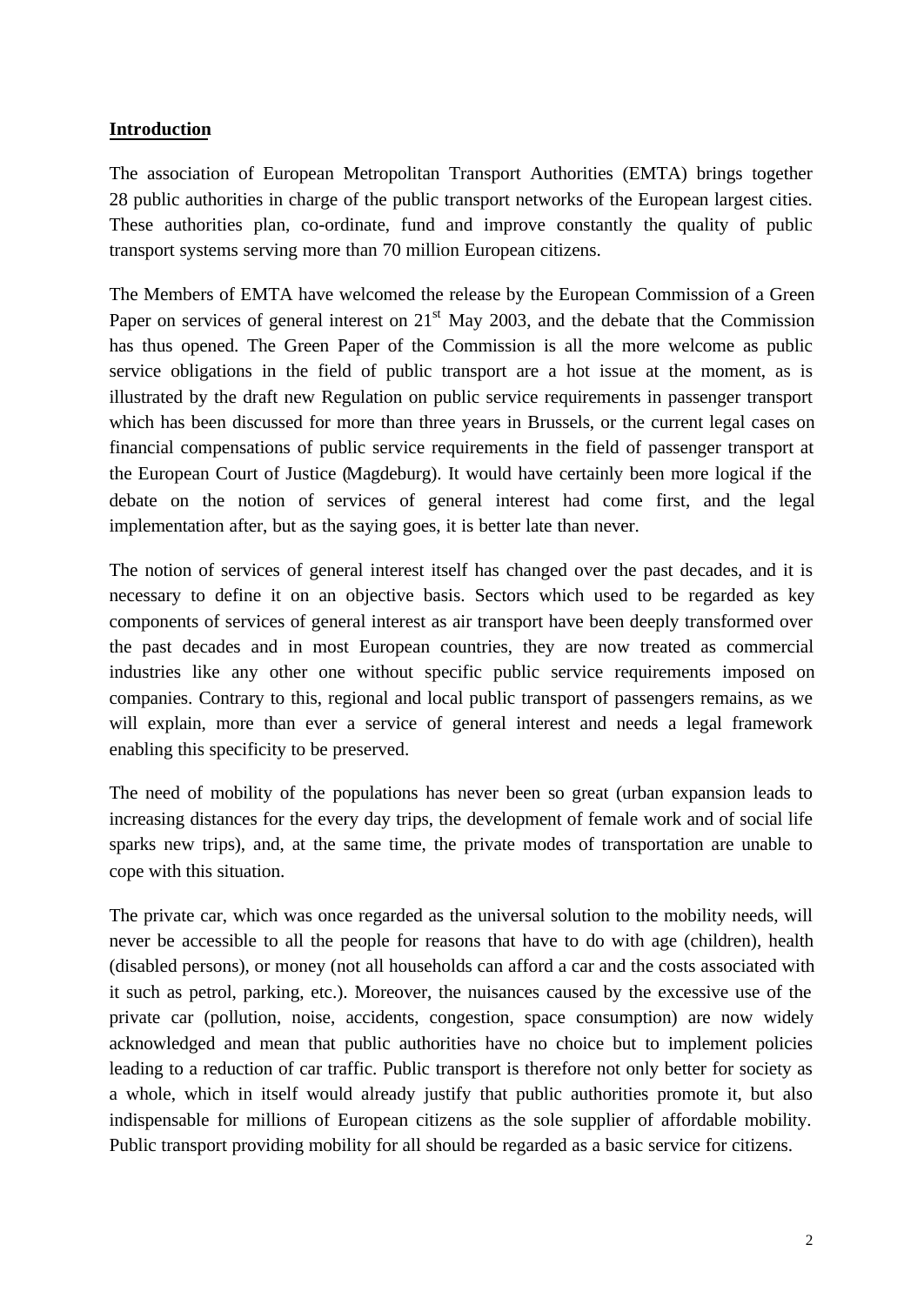Passenger transport authorities, whose mission is to ensure that citizens are provided with public transport services sufficient both in quantity and quality, and accessible to everyone independently of financial resources and of physical or psychological handicaps, are responsible for the definition of the objectives of general interest that public transport must comply with. Transport authorities shall define the public service obligations that companies, public or private, must comply with and aim to combine the objectives of social cohesion and universal service with the necessary efficient use of public money.

Although these tasks are mostly local ones, which local authorities can best manage, the passenger transport authorities of the European metropolitan areas think it is important to have a European framework setting general guidelines for the actions of Member States and of local authorities, as is explained below.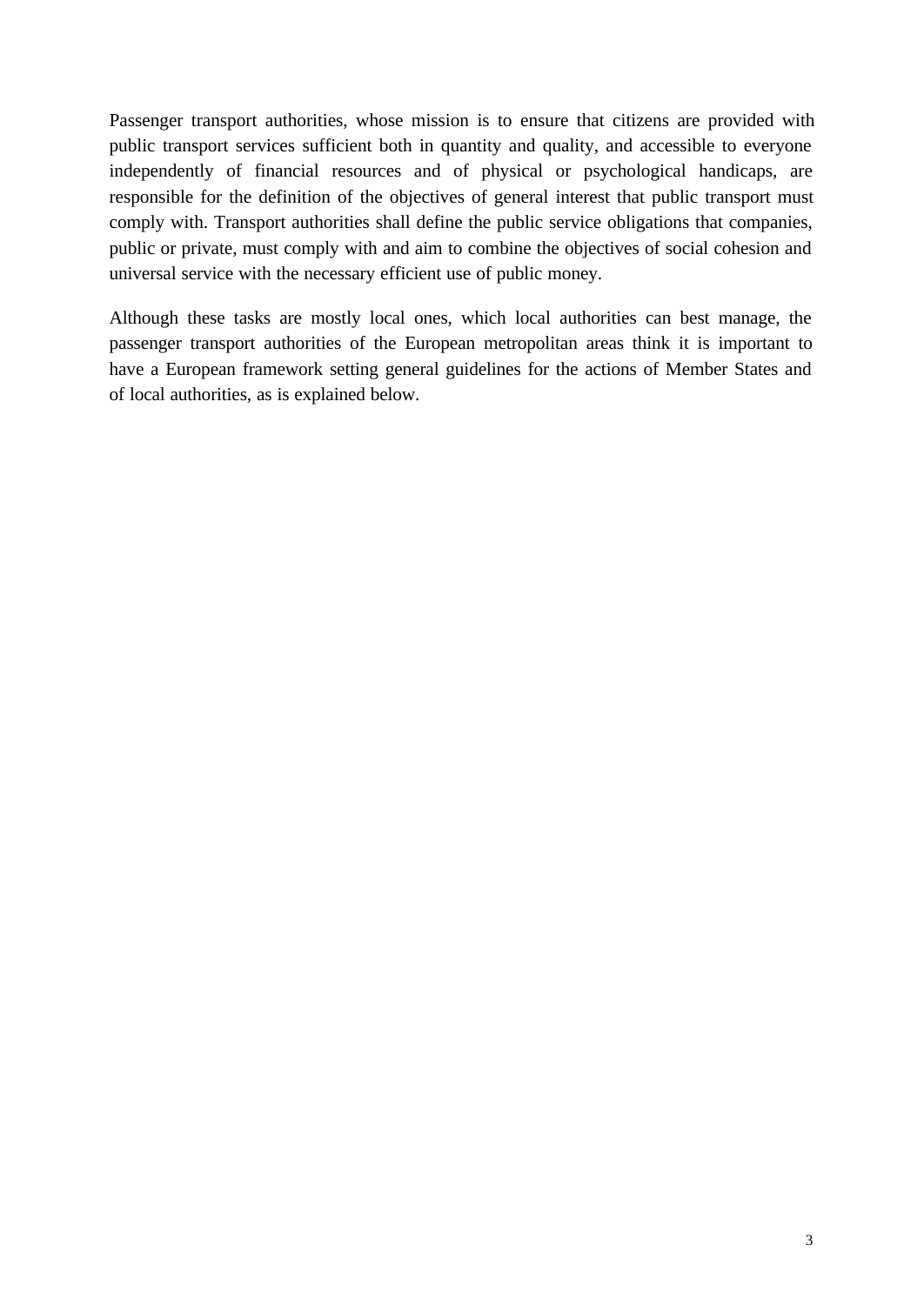## **Position of EMTA passenger transport authorities on some of the issues raised by the European Commission**

## *1- Subsidiarity (questions 1, 2, 3 and 4)*

Services of general interest form, as says the Green Paper of the Commission, "an essential element of the European model of society". Whether they refer to education, water supply, access to telecommunication networks, or lastly, public transport systems, the notion of "universal access" is central, meaning that nobody should be deprived from these basic services and that the society as a whole benefits from their quality.

In this context, it is obvious that the provision of services of general interest should be an objective of the European Union, which aims, as stated in the Treaty of European Union, to "*promote economic and social progress for their peoples, taking into account the principle of sustainable development and within the context of the accomplishment of the internal market and of reinforced cohesion and environmental protection, and to implement policies ensuring that advances in economic integration are accompanied by parallel progress in other fields* ».

In accordance with the principle of subsidiarity, the European Union should :

- define the objectives of services of general interest valid for the whole European Union;
- ensure that, as stated in the Treaty, advances in economic integration are not achieved at the expenses of the quality of services of general interest and thus don't lead to social regressions.

To this end, the European Union shall define what should be the minimum requirements of services of general interest, as it has already started to do in some sectors. As far as public transport is concerned, this could mean requirements in the field of accessibility of public transport systems to people with reduced mobility, of polluting emissions of public transport vehicles, of reduction of car traffic in the European countries, etc. This doesn't necessarily imply new powers for the European Community, but certainly the definition of a policy at the European level.

The new approach recommended calls for a clarification of the responsibilities between the Community level on the one hand, and the Members States and local authorities on the other hand. In the case of regional or local public transportation systems, local authorities (regional, metropolitan or municipal) are the best placed to define the policies of mobility on the basis of the local needs, and they should therefore have the choice of the tools enabling to meet the objectives set at the European level.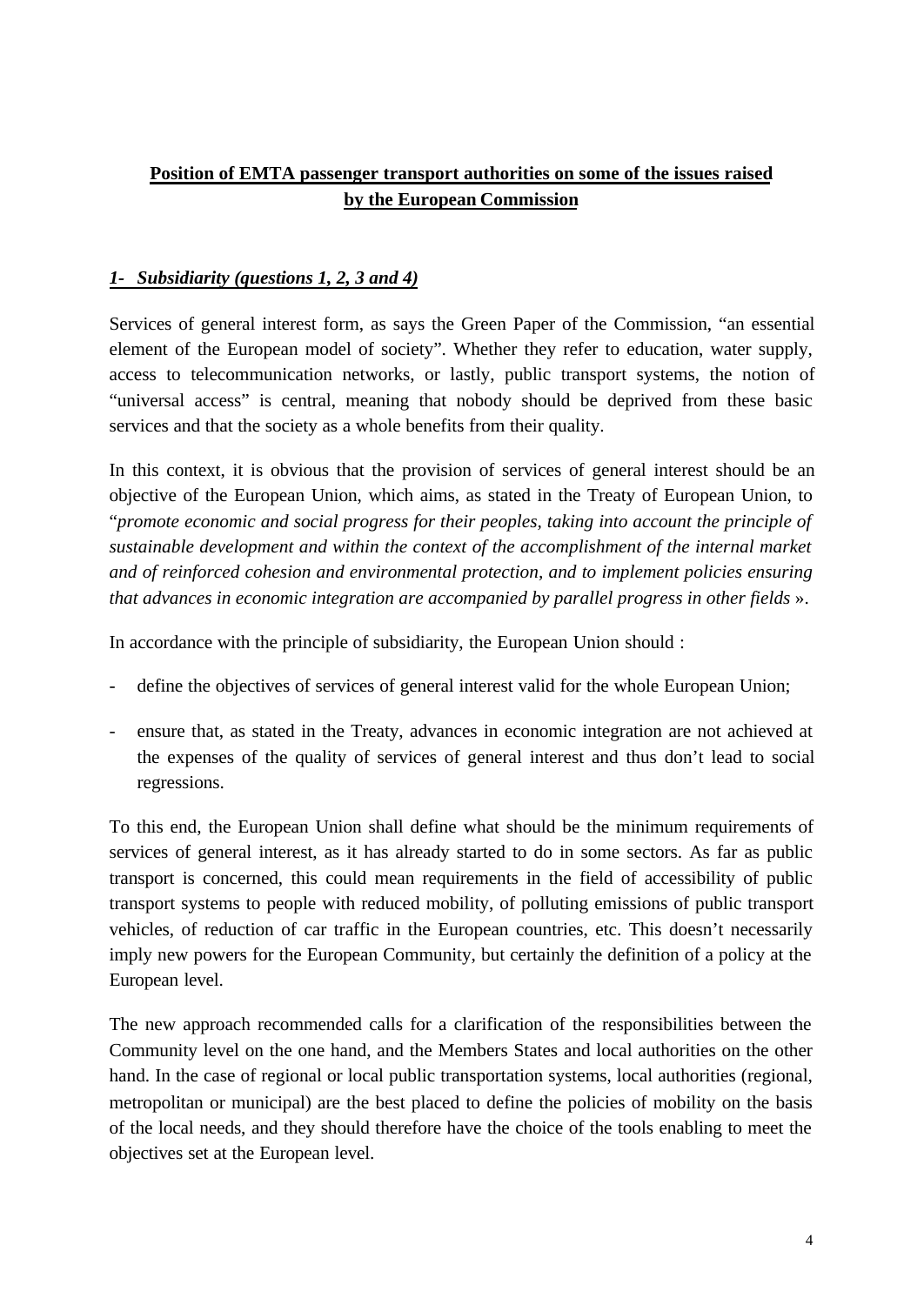# *2- Sector-specific legislation and general legal framework ; a common set of obligations (questions 5, 6, 9 and 19)*

The passenger transport authorities of the European metropolitan areas think that the legal framework of public transport operations in Europe could be improved in accordance with the principles mentioned in answer 1, and contain more precise and compelling objectives in terms of:

- reduction of car traffic;
- reduction of the number of fatalities of road traffic;
- accessibility of public transport systems to people with reduced mobility;
- availability of public transport systems;
- affordability of public transport systems to all categories of passengers;
- maximum levels of polluting emissions and of noise of public transport systems;
- possibility for passenger transport authorities to impose public service requirements to operating companies and to compensate them for the cost of complying with the requirements;
- obligation for authorities to sign a public service contract with operating companies in charge of operating services of general interest;
- obligation to respect the rules of transparency and of competition when public transport authorities decide to ask operating companies to provide services of general interest (this shall not concern in-house production);
- infrastructure charging principles.

Public transport authorities have the impression that the existing European regulations in the field of public transportation have been motivated mostly by the will to achieve the common European market by the removal of barriers to competition, rather than by the wish to promote high level public transport systems enabling a sustainable mobility. Even though increased competition has often led to improvements in public transport services, it cannot replace the political will which is entitled to define the level of services of general intereest needed for society.

Public transport authorities don't have any opinion so as to whether the necessary European framework on services of general interest shall remain sectoral or become general, provided that the specificities of the public transport sector are seen to in the European legal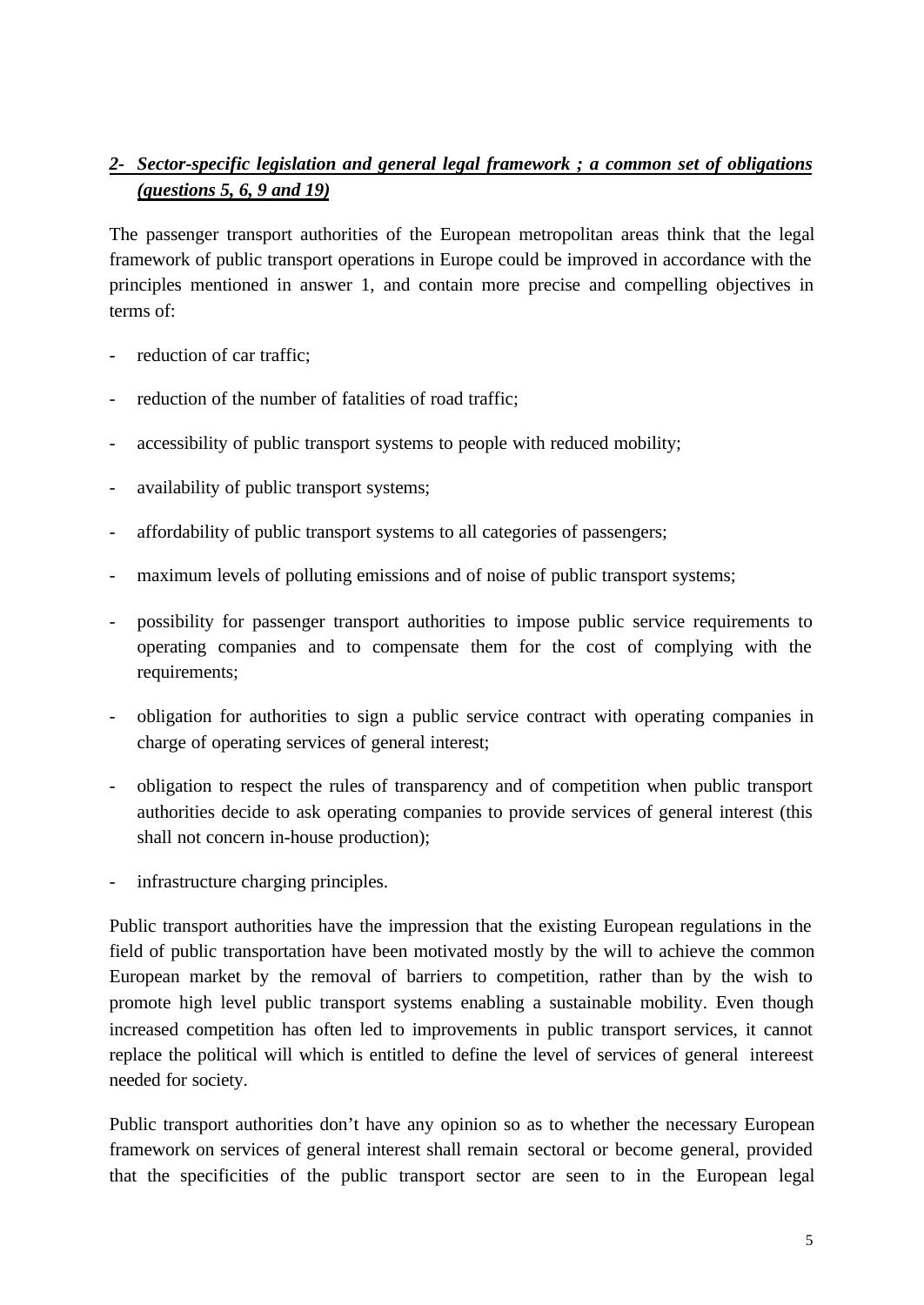framework. Concerning the type of legal instruments that should be used by the European Union, passenger transport authorities are once again not directly concerned by this question. However, it is true that directives, which have to be translated into national legal frameworks by national governments and parliaments, are perhaps a more flexible tool which can also lead to a greater involvement of national authorities and thus a stronger acceptance of the rules.

#### *3- Exchange of best practices and benchmarking (question 20)*

The public transport authorities of the European metropolitan areas believe in the value of exchanging best practices ; this is one of the "raisons d'être" of EMTA. They think that the initiatives developed by the European Commission in the field of local transport (benchmarking, CIVITAS, research projects on institutional frameworks such as MARETOPE or on integration of transport networks) are a useful tool enabling local authorities to learn from the successful experiences. They should therefore be pursued in the future, and perhaps more importantly, their results should be made more widely available.

A limit of the current initiatives lies in the fact that it is always the same local authorities, already convinced and well committed to achieve a sustainable mobility on their territories, which take part in the projects described, and that most other authorities are never heard of, nor never hear of European benchmarking initiatives. A solution would perhaps be to include more systematically all the cities of a given category, and not only the cities which express the wish to take part in the benchmarking exercise. In the case of the large metropolitan areas, it should not be difficult to survey systematically the 50 or so urban areas with more than 1 million inhabitants in the EU25. EMTA has already started such a process with its Barometer of public transport in the European metropolitan areas<sup>1</sup>.

## *4- Evaluation (questions 25, 26, 27 and 28)*

Benchmarking exercises in the field of public transport should, among other indicators, look at least at the following ones:

- the modal share of private and public transport as well as alternative modes of transport (biking, walking);
- the percentage of public transport vehicles and stations accessible to people with reduced mobility;
- the percentage of public transport routes and stations with real time information devices;

<sup>&</sup>lt;sup>1</sup> Can be downloaded from EMTA's website (www.emta.com)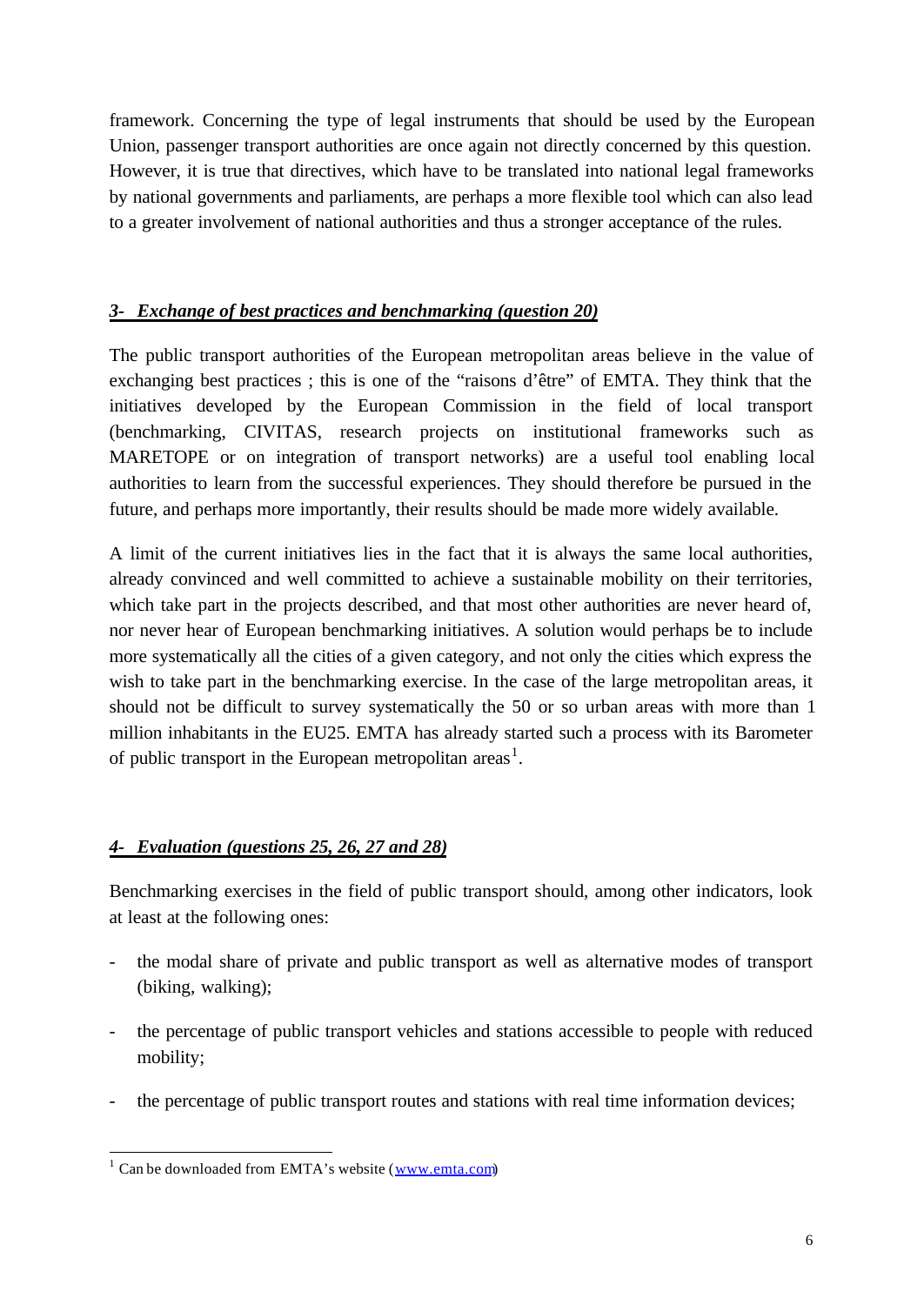- the average age of the rolling stock;
- the percentage of population within reach of a heavy public transport system and of any kind of public transport mode;
- the average cost of public transport services to passengers;
- the cost coverage ratios of public transport operations by fare revenues;
- the efficiency of public transport operations measured in terms of vehicle.km by driver or by vehicle;

This would imply the definition of common indicators accepted in the whole of Europe. But isn't this the first step towards a real improvement of services, since without a precise knowledge of reality, it is not possible to make progress ? It should also be noted that in most cases, such indicators are already available. The main question is rather to harmonise the definitions so as to get really comparable data. Works on this issue are under way at the European Commission and at the European Conference of Ministers of Transport.

Citizens could be involved in the evaluation process in two ways:

- by asking their opinion on the quality of public transport services in Europe. Many public transport authorities of European cities already ask their citizens regularly what they think of their public transport services, and the results of these surveys are made available<sup>2</sup>. In some cases, they are even used to determine the amount of incentives paid to transport companies (as in Stockholm);
- by creating a structure in charge of the evaluation of the policies of the European Union in the field of services of general interest, or in the field of transport more specifically, in which representatives of the citizens could be present. Many European cities already have such "public transport users committees".

#### *5- Financing (questions 21 and 22)*

l

As far as public transport operations are concerned, public authorities are waiting for the decision of the European Court of Justice in the Magdeburg case to know if they can go on compensating transport operating companies for the cost of public service requirements without having to refer to the European Commission. They think it is not logical that the rule in such an important issue shall be said by a decision of justice, and they therefore call on the

<sup>&</sup>lt;sup>2</sup> Many issues of EMTA News, the quarterly letter of information of EMTA, contained articles on this topic. For more information: www.emta.com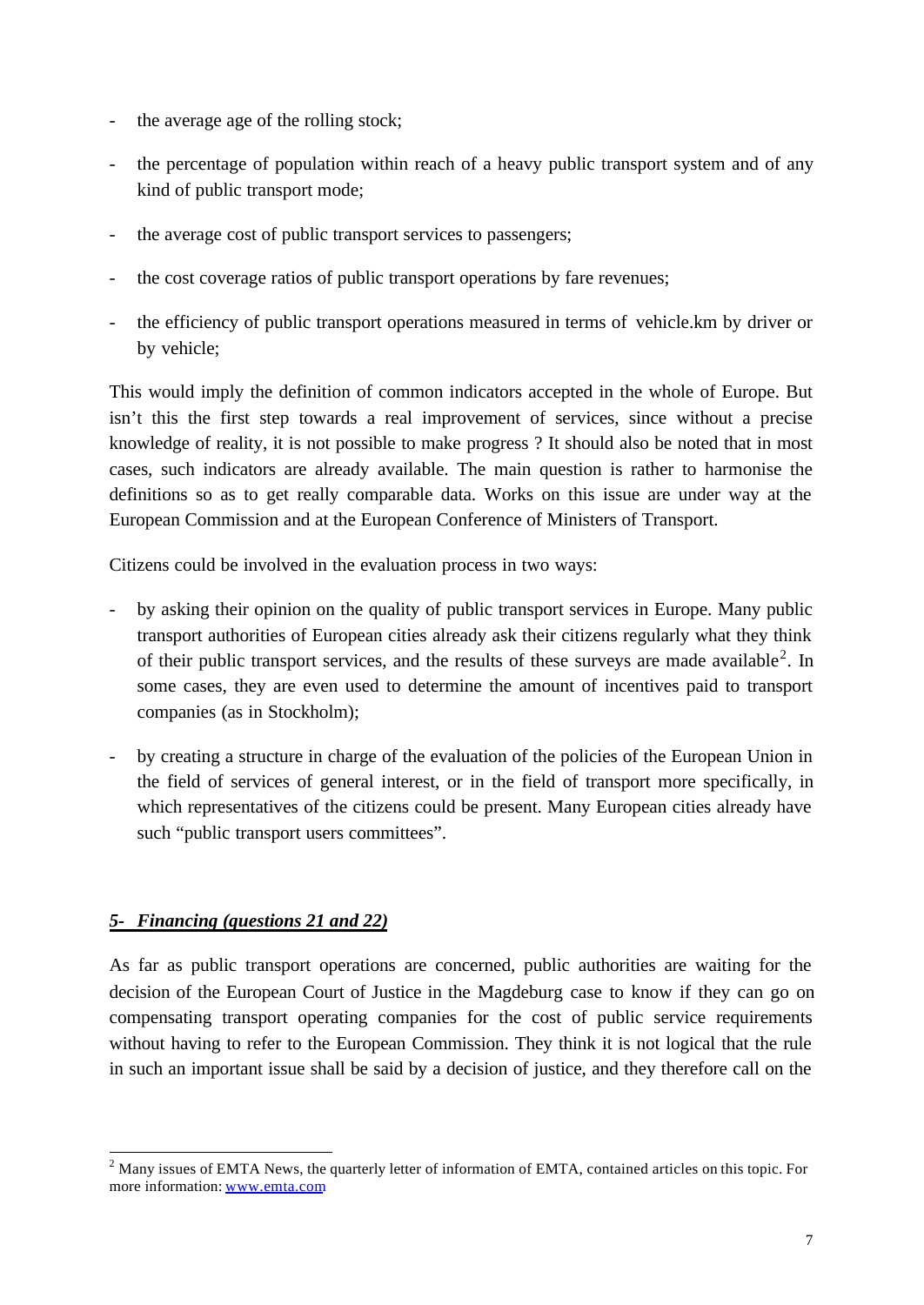European authorities to do their job and adopt as fast as possible a new legal framework that will restore legal certainty<sup>3</sup>.

As already mentioned, the passenger transport authorities of the European metropolitan areas think that they must be able to compensate transport companies for the cost of public service requirements imposed on them. There should be no limitation to this principle provided that the compensation paid to the transport companies covers only the cost generated by the obligation imposed, and that the companies are efficient enough to ensure that the public money is not used to encourage inefficient structures. Efficiency can be best obtained through competitive procedures when public service contracts are awarded to companies, and through benchmarking and incentives to good management in the case of "in-house" production of services.

## *6- Development co-operation (question 30)*

The European Union should promote worldwide, and more specifically towards developing countries, its model of society which combines economic development and social cohesion. In the field of public transport, there is a lot to do since the trends currently observed are towards a fast development of car traffic. It is also in the interest of the EU to co-operate in this field since the consequences of the development of car traffic in the world will have potential heavy consequences worldwide (greenhouse gases), including therefore in Europe.

The European Union should organise and fund co-operation programmes with developing countries focusing on public transport organisation and funding, and encourage its Member States and local authorities to do the same at their levels.

\* \* \*

<sup>&</sup>lt;sup>3</sup> See the latest position (March 2003) of EMTA transport authorities on the draft European regulation on public service requirements in the field of passenger transport (www.emta.com)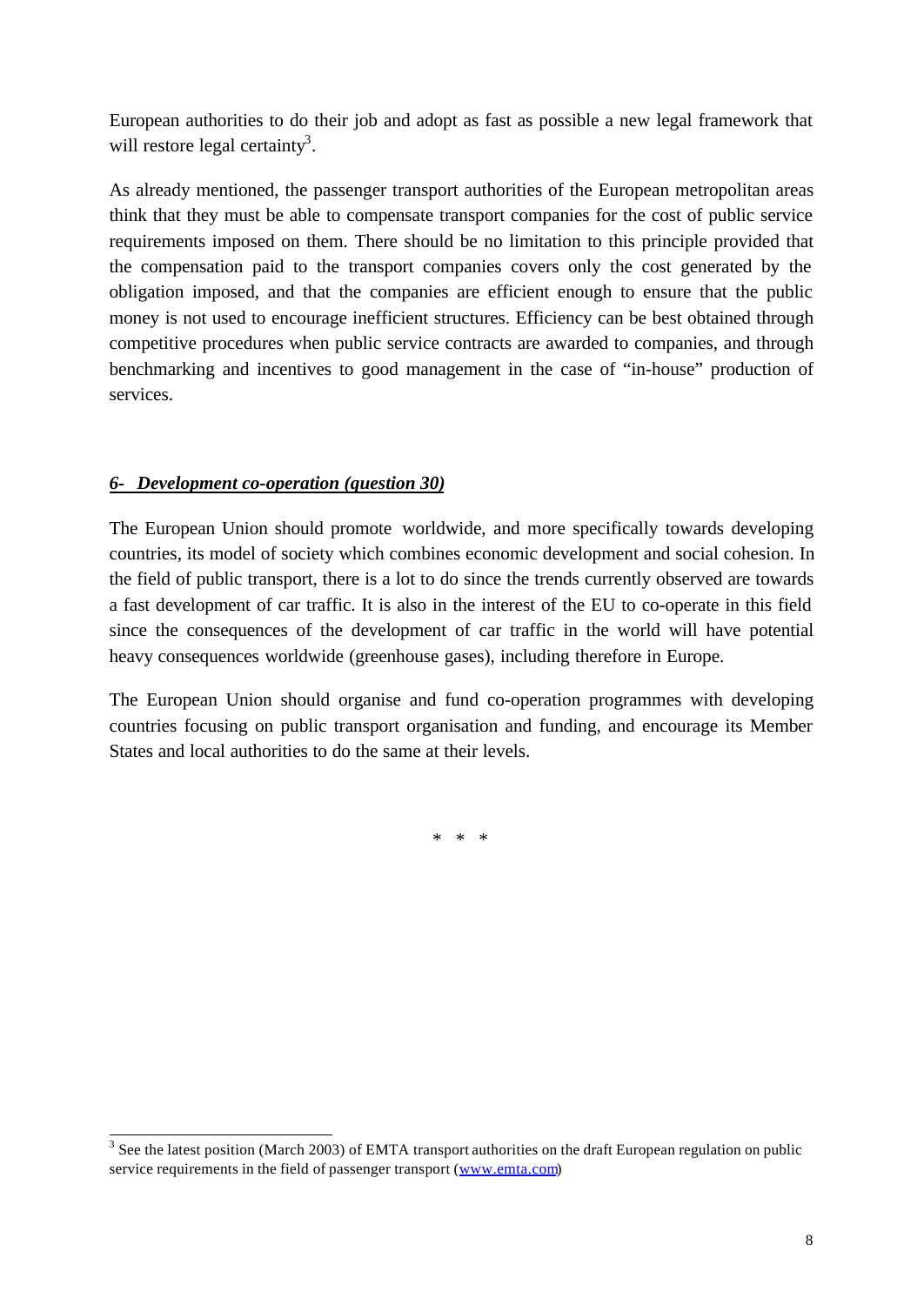**List of public transport authorities belonging to the association of European Metropolitan Transport Authorities (EMTA)**

AMSTERDAM (ROA)

ATHENS (OASA)

BARCELONA (ATM)

BILBAO (CTB)

BRUSSELS (Ministère de la Région de Bruxelles)

DUBLIN (DTO)

FRANKFURT-RHEIN MAIN (RMV)

GENEVA (Office des Transports et de la Circulation)

HELSINKI (YTV)

LISBON (Camara Municipal)

LONDON (GLA)

MADRID (CTM)

MANCHESTER (GMPTE)

MILAN (Comune di Milano)

OSLO (AS Sporveier)

PARIS-ILE DE FRANCE (STIF)

PRAGUE (ROPID)

ROME (Comune di Roma)

SEVILLA (Consorcio de Transportes de Sevilla)

STOCKHOLM (AB SL)

VALENCIA (ETM)

VIENNA (VOR)